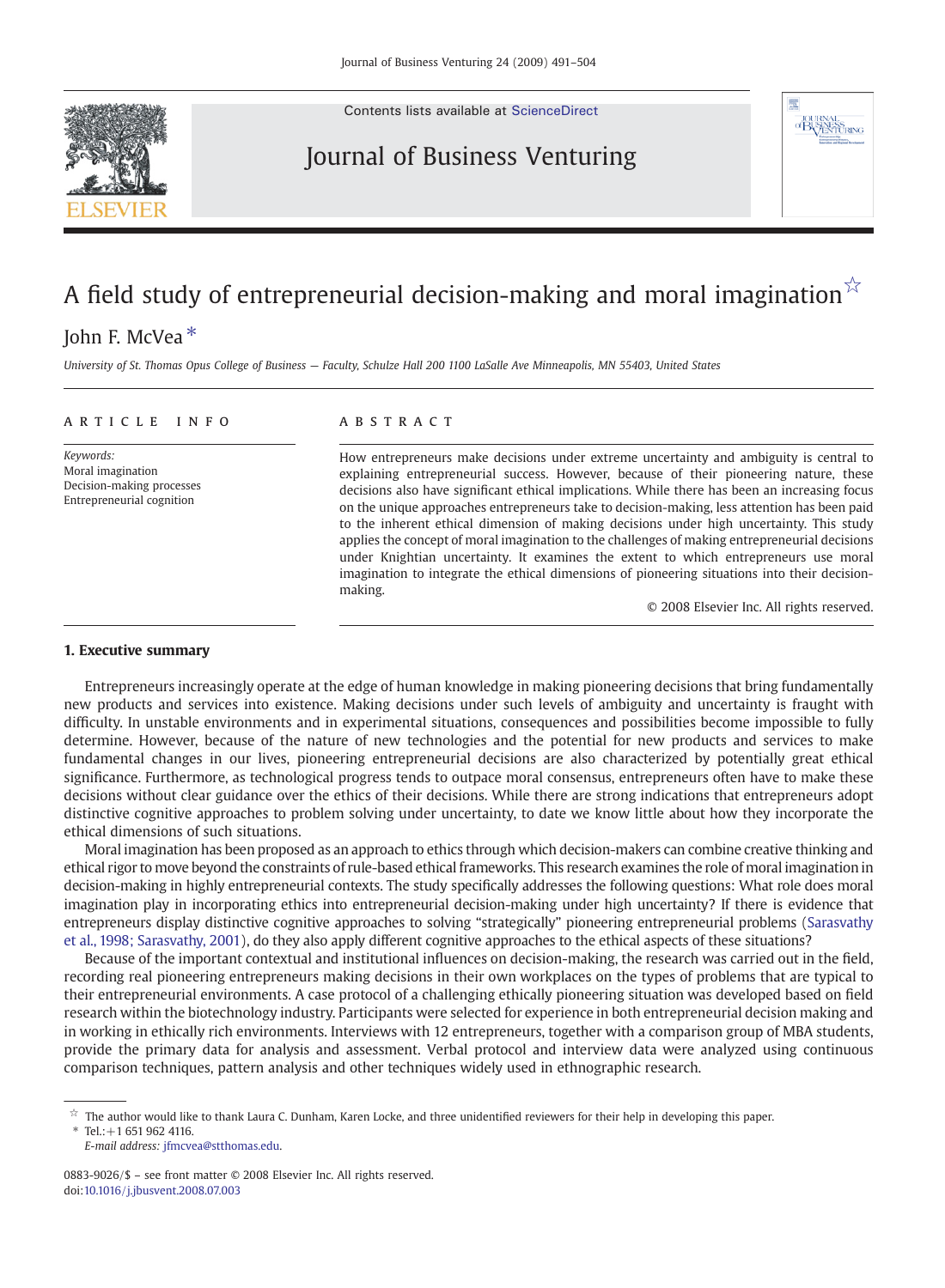The findings suggest that the entrepreneurs exercised a much higher degree of moral imagination than the MBA students. The study leads to a series of descriptive propositions about the use of moral imagination in entrepreneurial situations and confirms some of the suggestions of the moral imagination literature, while contradicting other aspects of existing theory. Most importantly, the study adds a greater level of detail to our understanding of how moral imagination might be engaged to incorporate the ethical dimension of entrepreneurial decision-making under high uncertainty. Specifically, the study found that the entrepreneurs tended to select a moral identity of an integrated human being guided strongly by their personal values, to frame the problem as primarily ethical at the outset, and to use a series of techniques through which they imaginatively explored, interpreted and made personal connections to the problem. The MBA students, on the other hand, were more likely to select an identity of a role-playing manager, to frame the problem as primarily one of financial risk, and to use a process of deliberation that emphasized rational calculation on a narrow range of stakeholder perspectives and from a detached or instrumental perspective. These differences beg additional exploration to determine whether they arise from differences in functional background, differences in the contexts themselves, or merely result from raw differences in the length and type of practical experience. However, they offer important insights into distinctive approaches for addressing ethically complex problems in an entrepreneurial context.

The findings have a number of important implications. First, they begin the process of fleshing out the concept of moral imagination, which has, to date, remained an abstract ethical concept of great potential. Second, the study indicates that consideration of the ethical aspects of these decisions is not just a matter of context, moral sensitivity or process and technique; it is also a matter of how decision-makers view themselves, in particular their moral identity, and thus how they see the role of the entrepreneurial decision-maker. Finally, the difference in approaches has important implications for entrepreneurial education, which are briefly discussed.

#### 2. Introduction

Entrepreneurs must frequently make decisions under conditions of particularly high uncertainty ([Knight, 1921; Schumpeter,](#page-13-0) [1942; Kirzner, 1973; Venkataraman, 1997](#page-13-0)). It is only under such conditions that imaginative and enterprising individuals are able to perceive or create novel opportunities that have gone unnoticed or unimagined by others, and in pursuing these opportunities, to capture entrepreneurial profits that would not be available under more certain and stable conditions ([Knight, 1921; Venkataraman,](#page-13-0) [1997; McGrath and MacMillan, 2000\)](#page-13-0). This challenging context contrasts with more static decision situations typically associated with managerial action, where there is uncertainty over which outcome may come to fruition but where most of the possibilities are well understood. Under conditions of "true" [Knight \(1921\)](#page-13-0) uncertainty, not only are future outcomes uncertain, but even the possibilities are unknown at the decision point, as the relevant data is simply not available ([Busenitz and Barney, 1997](#page-13-0)).

Complicating the situation further, many of the decisions which entrepreneurs make are fraught with ethical tensions (e.g. [Dees](#page-13-0) [and Starr, 1992; Timmons and Spinelli, 2004](#page-13-0)). In entrepreneurial contexts, an ignorance of the full range of possibilities can preclude traditional ethical consideration of costs and benefits ([Bucholtz and Rosenthal, 309, 2005](#page-13-0)). Furthermore, while conventional business decisions are often constrained by social consensus around the ethics of the situation ([Brenkert, 2002\)](#page-12-0), in entrepreneurial situations technological innovations can progress well in advance of social consensus [\(Marshall, 1999\)](#page-13-0), leaving the entrepreneur with less guidance for deliberations and less clarity on the range of possibilities. At the same time, the pressures and demands of entrepreneurial action create an environment in which it becomes tempting to act expediently even when doing so may run afoul of ethical considerations [\(Bhide and Stevenson, 1990; Morris et al., 2002\)](#page-12-0).

While a growing body of work in entrepreneurial cognition has sought to understand how entrepreneurs make decisions despite uncertainty, we know little about how entrepreneurs address the ethical dimensions of the decisions they make. For instance, scholars have examined the various heuristics and biases that shape entrepreneurs' thinking about the opportunities they consider pursuing ([Palich and Bagby, 1995; Busenitz and Barney, 1997; Baron, 1998; Keh and Foo, 2002; Simon et al., 1999](#page-13-0)). These studies have typically found that entrepreneurs deviate significantly from purely rational models of decision-making when assessing the likelihood of achieving success with their ventures, with success typically defined as the survival, growth and profitability of the entrepreneurial venture ([Baron and Ward, 2004\)](#page-12-0). While there has been a recent upsurge in interest in the ethics of entrepreneurship, little of this work has focused on the ethical aspects of the central decision-making process through which entrepreneurs evaluate potential ventures and decide how to pursue them.

In this paper, I draw upon emerging theories of moral imagination to shed light on the processes through which entrepreneurs make decisions in situations characterized by both high uncertainty and ethical saliency. Moral imagination has been proposed as an approach to ethical decision-making in morally ambiguous situations that challenges entrenched mindsets and enables the decision-maker to "creatively ponder viable alternative solutions to what appear insoluble economic dilemmas" ([Werhane, 1999,](#page-13-0) 106). By relating to both the creative and ethical challenges of decision-making, moral imagination has great potential to shed light on entrepreneurial situations. Thus, in this study, I focus on exploring the role of moral imagination in entrepreneurial decisionmaking. The study attempts to provide detail about how moral imagination is used in practice and what implications this has on the process of entrepreneurial decision-making and on the education of potential entrepreneurs.

In attempting to flesh out emerging theory in this area, this study employs verbal protocol analysis to examine the decisionmaking processes of 24 entrepreneurs and MBA students as they considered a highly uncertain and ethically salient decision. The study found higher incidence of decision-making processes associated with moral imagination among the entrepreneurs than among MBA students. Further, the study also identified an important role played by the moral identity of the decision-maker throughout the decision process. Finally, the study identifies a number of deliberative techniques associated with moral imagination, thus beginning the process of detailing how moral imagination is used in practice.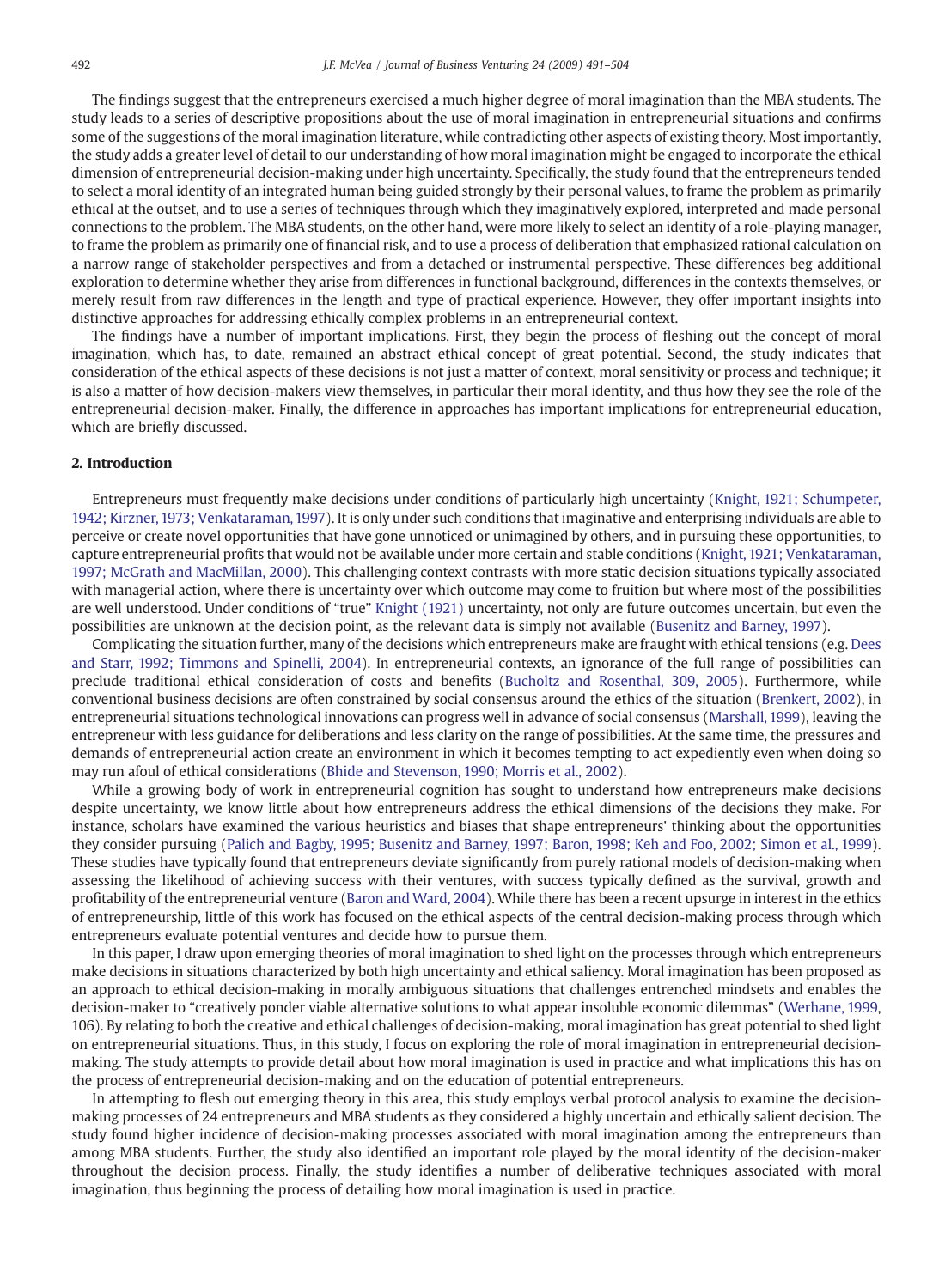#### 3. Ethical decision making

A number of scholars have explored ethical decision-making within a business context (e.g. [Trevino, 1986; Jones, 1991\)](#page-13-0). Within this stream of literature, many aspects of the decision-making process have been developed, with over 170 empirical articles published between 1996 and 2003. The majority of this work - 70% of recent studies according to [O'Fallon and Butter](#page-13-0)field (2005) has focused on identifying the external variables that affect the choices of decision-makers. As such, we have learned a great deal about the influence of individual traits, for example, age, gender, nationality, professional affiliation, religion, etc. [\(Ameen et al.,](#page-12-0) [1996; Singhapakdi et al., 2001; Cherry and Fraedrich, 2002\)](#page-12-0). Similarly, studies have described how contextual variables, such as moral intensity, competitiveness of environment, and industry type, affect decision-making outcomes [\(Robertson and Rymon,](#page-13-0) [2001; Shafer et al., 2001; Shapeero et al., 2001; Oz, 2001\)](#page-13-0). However, what remains less clear is the process through which managers make ethical decisions, or specifically how individuals "wrestle with the process of resolving ethical conflict" [\(McDevitt et al.,](#page-13-0) [2007](#page-13-0)). This has led some to observe that "[extant] 'models' of the decision process often fail to give a compelling account of the actual processes in which an individual engages when making decisions about ethical issues and constitute little more than a list of variables which may influence that unexplicated process" [\(Bartlett, 2003\)](#page-12-0).

Furthermore, ethical decision-making in a specifically entrepreneurial context is also not well understood. Research has shown that, because of the highly uncertain contexts in which they operate, entrepreneurs tend to adopt distinctive cognitive approaches to decision-making. For instance, studies show that entrepreneurs tend to apply decision-making approaches that are less rational [\(Busenitz, 2003; Busenitz and Barney, 1997\)](#page-13-0), less comprehensive ([Fredrickson, 1984](#page-13-0)) and more reliant on heuristics ([Busenitz and](#page-13-0) [Lau, 1996](#page-13-0)), and that they tend to consider different sources of information ([Kaish and Gilad, 1991\)](#page-13-0) and in different ways from nonentrepreneurs [\(Palich and Bagby, 1995\)](#page-13-0). Furthermore, entrepreneurs have been found to make greater use of means-focused or "effectual" thinking, where, for example, goals emerge through action [\(Sarasvathy, 2001\)](#page-13-0). While these studies indicate that entrepreneurs adopt distinctive cognitive approaches to problem solving under high uncertainty, we know little about how they incorporate the ethical dimensions of these problems. Various studies have focused on whether entrepreneurs tend to act more or less ethically than other managers, resulting in some contradictory findings ([Bhide 2000; Kalleberg and Leicht, 1991; Van Auken,](#page-12-0) [2005; Morris et al., 2002; Teal and Carroll, 1999\)](#page-12-0). This puzzle remains unsolved.

This raises the central question of this study: if there is evidence that entrepreneurs display distinctive cognitive approaches to solve "strategically" pioneering entrepreneurial problems ([Sarasvathy et al., 1998, Sarasvathy, 2001\)](#page-13-0), do they also apply different cognitive approaches to the ethical aspects of these situations?

#### 4. Moral imagination and entrepreneurial decision-making

Noting similarities between moral and creative decision-making challenges in the entrepreneurial process, scholars have suggested that moral imagination could enrich our understanding of ethical decision-making within the entrepreneurial context [\(Dunham and Werhane 2000, Bucholtz and Rosenthal, 2005](#page-13-0)). Moral imagination has recently emerged from the ethics literature as a more practical and productive approach to ethical decision-making than traditional rule-driven ethical approaches ([Kekes, 1991;](#page-13-0) [Nussbaum, 1990](#page-13-0)). Introduced to the business context by [Werhane \(1999\),](#page-13-0) moral imagination has been further applied to Rest's four-stage model of ethical decision-making by [Moberg and Seabright \(2000\)](#page-13-0). However, despite its growing influence in ethical theory there has been only one empirical study of moral imagination ([Caldwell and Moberg, 2007\)](#page-13-0), which focused on the influence of ethical culture rather than the entrepreneurial context. While debate over the precise meaning of moral imagination continues within the philosophy literature ([Moberg and Seabright, 2000\)](#page-13-0), for the purpose of this study I will follow [Caldwell and Moberg](#page-13-0) [\(2007\)](#page-13-0) by adopting a definition of moral imagination that is characterized by moral sensitivity, perspective-taking and the creation of fresh alternatives. However, even though Moberg and Seabright's model remains the most complete, the authors acknowledge that many questions remain, such as, "What tools aid the internal process of imaginative deliberation? Is moral imagination facilitated by the ability of decision-makers to flexibly switch between ethical paradigms? What role does self-perception have in the process of moral imagination?" ([Moberg and Seabright, 2000\)](#page-13-0). With these questions in mind, this study explores the degree to which moral imagination plays a role in the ethical deliberations of entrepreneurs within highly ambiguous and ethically charged decision contexts.

#### 5. Methods

This qualitative field study uses an adaptation of verbal protocol analysis [\(Ericsson and Simon, 1984\)](#page-13-0). A number of factors influenced the design of the study. First, scholars have observed that ethical deliberation is "inherently subjective and experiential" [\(Bartlett, 2003](#page-12-0), 232), where "no two people think in exactly the same way about the right thing to do" ([Blake and Carroll, 1989](#page-12-0), 99). Therefore, the subtlety to moral language and technical complexity of entrepreneurial situations requires a nuanced approach. Second, ethical decision-making research can be vulnerable to "social desirability bias" where participants' post hoc responses may reflect how they wish to be seen, rather than how they actually behave [\(Busenitz et al., 2003](#page-13-0), 300). One advantage of the study's requirement of "talking aloud" while solving problems is that the possibility for conscious, or subconscious, deception by subjects is significantly reduced [\(Ericsson and Simon,1984](#page-13-0)). Third, as the subjects' ethical decision processes can be affected by the nature of the ethical dilemmas at hand [\(Jones, 1991\)](#page-13-0), a complex business case, rather than a survey or simple ethical vignette, was used to replicate the type of ethically-rich decisions faced by the subjects in practice. Fourth, the literature has demonstrated that decision context, both physical and cultural, also has a moderating influence on the decision process [\(Trevino, 1986](#page-13-0)). Therefore, the protocol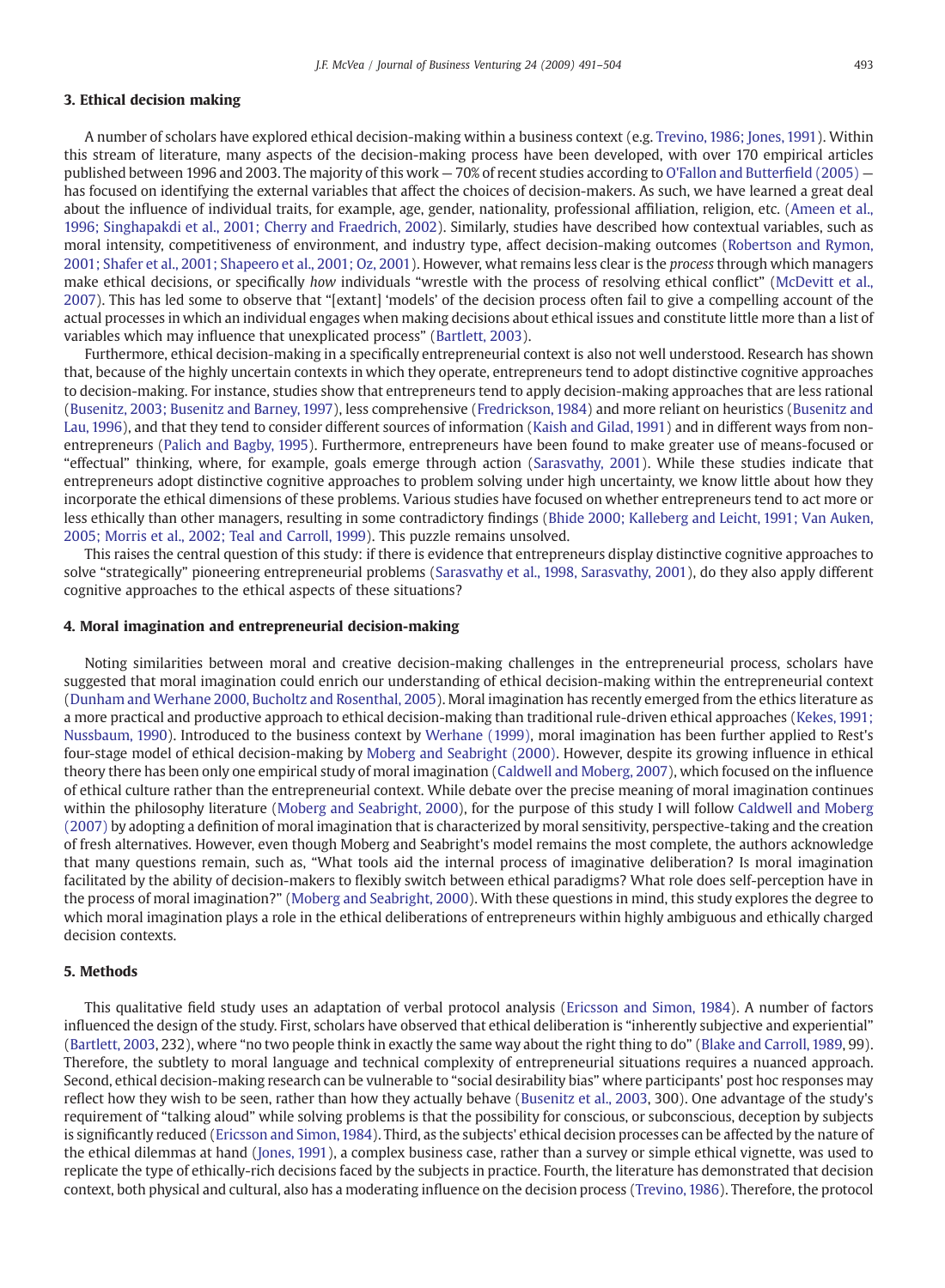| Table 1                      |  |  |
|------------------------------|--|--|
| Comparison of sample groups. |  |  |

|             | Entrepreneurs                                                |                                                        | MBA students                                                 |                                                 |  |
|-------------|--------------------------------------------------------------|--------------------------------------------------------|--------------------------------------------------------------|-------------------------------------------------|--|
| Participant | Years experience working in<br>ethically intense environment | Years experience of entrepreneurial<br>decision-making | Years experience working in<br>ethically intense environment | Years experience of business<br>decision-making |  |
|             | 14                                                           | 10                                                     |                                                              |                                                 |  |
|             |                                                              | 10                                                     |                                                              |                                                 |  |
|             | 21                                                           | 19                                                     |                                                              |                                                 |  |
|             | 20                                                           |                                                        |                                                              |                                                 |  |
|             |                                                              |                                                        |                                                              |                                                 |  |
|             | 18                                                           | 18                                                     |                                                              |                                                 |  |
|             | 13                                                           | 10                                                     |                                                              |                                                 |  |
|             | 19                                                           |                                                        |                                                              |                                                 |  |
| 9           | 20                                                           | 20                                                     |                                                              |                                                 |  |
| 10          | Not recorded                                                 | Not recorded                                           |                                                              |                                                 |  |
|             |                                                              |                                                        |                                                              |                                                 |  |
| 12          |                                                              |                                                        |                                                              |                                                 |  |
| Average     | 16.3                                                         | 12.4                                                   |                                                              | 3.5                                             |  |

was applied in the field, in the workplace of the participants, confronting participants with decision problems within their own organizational contexts. For contrast, the study also presented the protocols to a group of MBA students.

The development of the case protocol had a number of phases. Initially, focus groups of biotech entrepreneurs were asked to describe typical entrepreneurial decisions they had faced with significant ethical dimensions<sup>1</sup>. Several of these incidents were developed into full narrative cases. Each draft-case was reviewed by an industry expert to ensure the correct use of language and ensure realism in the cases. Finally, the cases were further developed through a pilot study. Using survey data from pilot participants, a case was selected for the protocol which was felt to be most typical for participants in this pioneering field. A copy of the case protocol is included in Appendix A to facilitate understanding of the study and the interpretation of the results. In brief, this case asked participants to choose to which customers they wanted to sell a unique biotech product which suffered limited production capacity in the short run. The product had many legitimate, but also some troubling illegitimate possible uses. The customers varied both in their profitability and in the clarity over the legitimacy of their intended use.

The biotechnology industry was selected as the setting, given the high levels of entrepreneurial decision-making, high levels of uncertainty and ambiguity, and high levels of ethical content. With the guidance of the leading biotech industry association, Genotype<sup>2</sup> Corp. was selected as a suitable business for the study. Twelve employees of Genotype were recruited by the Director of Corporate Affairs according to the following guidelines supplied by the researcher: "being experienced working in areas of high innovation, being experienced in making entrepreneurial decisions of significant ethical complexity, and each having a minimum five years' experience in biotechnology." The sample included both entrepreneurs who had been directly involved with the startup in the firm, and active corporate entrepreneurs [\(Pinchot, 1985](#page-13-0)) who were responsible for innovation within a range of functions such as marketing, research or finance ([Marvel et al., 2007](#page-13-0)). Most of the corporate entrepreneurs worked in the development and launch of new biotechnology products (See Tables 1 and 2 for details of the types of decisions and experiences of the subjects). Participants were not told of the criteria but were simply asked if they would participate in some "research into decision-making." In order to provide a contrast to this sample of entrepreneurs, the study also used a comparison group of 12 MBA students selected randomly from a list. One limitation of the study is that, while the comparison group was used as a contrast to the entrepreneurs, this was not a controlled study. A number of possibly confounding factors could explain differences between these groups, most notably experience in entrepreneurial situations, life experience, domain expertise, training and education. Future studies are needed to separate these factors. However, the purpose of the study was simply to begin the process of better understanding the detailed practice of moral imagination. Finally, the overall sample size – 24 participants – is consistent with established methodology for protocol analysis [\(Isenberg, 1986\)](#page-13-0).

Participants were asked to complete the talk-aloud protocol and the interviews were recorded for later analysis. Following the protocol with a series of open-ended questions, the interviewer asked participants to talk about how they solved the problem and how they made decisions in their work environments. The participants also completed a short survey which collected information about their experience, background and about the case protocol.

#### 6. Data analysis

I followed [Caldwell and Moberg \(2007\)](#page-13-0) and focused on the following three components of moral imagination: moral sensitivity, as indicated by frequent references to the ethical dimensions of the issue at hand; perspective taking, that is, the examination of

 $<sup>1</sup>$  The firms involved were all participants, through Bio, the biotechnology industry group, in the development of a training package on biotechnology ethics</sup> that was being carried out by Georgetown University, Johns Hopkins University and the University of Virginia. The author was also a researcher on that project. None of these firms was the ultimate site for the research study.

 $<sup>2</sup>$  The identity of the firm has been disguised. Genotype is a leading Biotech firm with a reputation for entrepreneurship and innovation. It was founded by a</sup> group of entrepreneurial scientists, a number of whom were participants in this study, and is based in Cambridge, MA.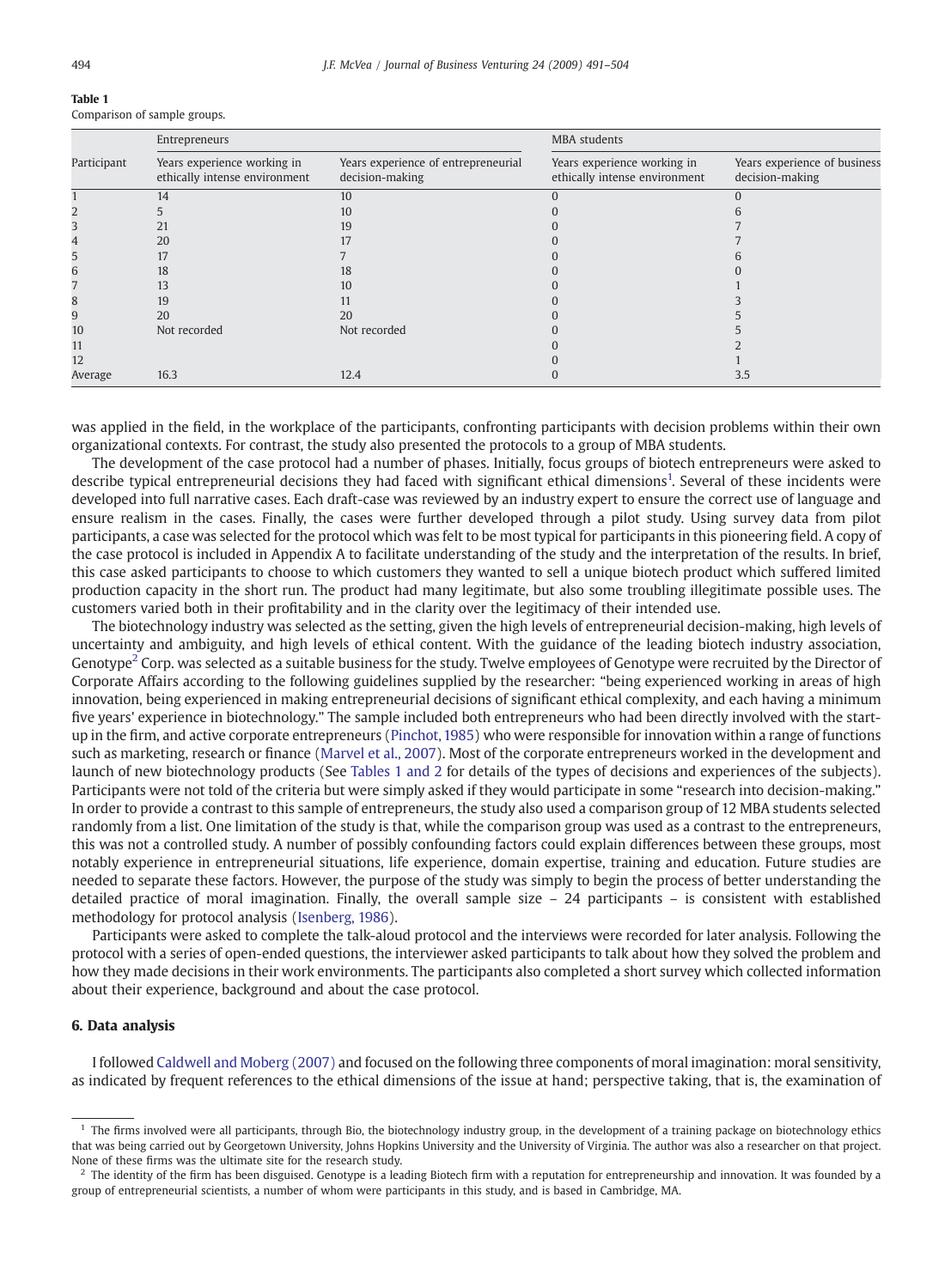#### Table 2

|  |  |  | Examples of types of experience and decisions made by participants. |  |  |
|--|--|--|---------------------------------------------------------------------|--|--|
|--|--|--|---------------------------------------------------------------------|--|--|

| Participant #3  | University researcher in biotechnology. Left to found biotech start-up. Continued to work as research scientist as               |
|-----------------|----------------------------------------------------------------------------------------------------------------------------------|
|                 | well as new product development manger for 10 years. Has developed and launched dozens of new biotechnology products             |
| Participant # 2 | Left entrepreneurial career to become a research scientist focused on developing a drug treatment under the orphan drug program. |
|                 | Successfully raised two rounds to financing to cove the first two years research, while still carrying out basic research.       |
|                 | Eventually sold-out the business to Genotype and is currently New Business Director for Genotype.                                |
| Participant #9  | Head of R7D lab for genotype. Makes decisions over which research projects are funded and which are commercialized.              |
|                 | Has supervised dozens of patient trials including, for example "one which involved drilling holes in the skulls                  |
|                 | of patients in order to assess the efficacy of the drug treatment."                                                              |
|                 |                                                                                                                                  |

Information taken form field notes of interviews.

the problem from the perspective of multiple stakeholders; and the consideration of multiple or unconventional alternative actions. However, given the early stage of development of theories on moral imagination, I remained open to emergent constructs that may also play a role in moral imagination. Concepts that did not fit into the preceding three categories were content analyzed according to the constant comparison method ([Glaser and Strauss, 1967; Locke, 2001\)](#page-13-0). This approach is compatible with similar studies that have examined and elaborated constructs and relationships that are not yet well articulated in the literature ([Isabella,](#page-13-0) [1990\)](#page-13-0). Thus, conceptual constructs emerged from a systematic analysis of the data rather than being derived solely from prior theory. As a result a number of new conceptual categories emerged, which were refined through comparison between the categories and new data incidents. For example, only through several iterations of analysis and findings did the category of "moral identity" emerge as a critical element of the framework developed.

The data analysis, coding and concept development were primarily carried out by the researcher, who personally conducted the face-to-face interviews onsite in the workplace. However, a number of additional measures were taken to ensure the validity and reliability of the coding and classification procedures. In line with many leading studies [\(Isabella, 1990; Sadler-Smith and Shefy,](#page-13-0) [2007](#page-13-0)), a sample of the raw data was given to an independent reviewer $^3$ . In order to avoid the effects of chance agreements, Cohen's Kappa (K) was calculated, which compares actual percentage agreements with expected percentage agreement ([Cohen, 1960](#page-13-0)). K is an index which ranges between 1 and zero. "Values of K in the range 0.81–1.00 are described as 'almost perfect'; values between 0.61–0.80 are 'substantial'; and values in the range 0.41–0.60 are moderate" ([Sadler-Smith and Shefy, 2007,](#page-13-0) 195). Using this approach, K for this study was calculated to be 0.83. In addition, during the development of the emergent codes and categories the analysis was shared and reviewed by a professional colleague experienced in similar work and numerous modifications and changes were made. As such, I took these steps as evidence of reliability in the coding and category development process.

#### 7. Results

The findings of the study have been structured around four major characteristics identified by the study: moral identity, a category which emerged from analysis of the raw data, and the three major components of moral imagination within the ethical decision-making process: moral sensitivity, perspective taking, and consideration of fresh alternatives.

#### 7.1. Moral identity

One of the key findings that emerged from the study is the association between the moral identity adopted by the participants and their use of moral imagination in the decision process. The entrepreneurs tended to adopt a moral identity of a fully integrated human-being making a personal decision. In contrast the MBA students tended to adopt the moral identity of a detached professional carrying out a role.

Among the entrepreneurs, one participant captured the integrated self-concept nicely by stating that, "I also have to think of myself as a citizen of the world, and think about 'Where do I want this to go and what do I want it to be doing?'" This moral identity was associated with two characteristic approaches to the decision protocols: evaluation of the situation against the entrepreneur's personal beliefs and emotional engagement with the problem. For instance, it was common for the entrepreneurs to deliberate in the first person; for example, "I myself have problems with broad opportunity, uh, and to access people's genetic backgrounds without the legal situation clarified so I have got real questions here." Furthermore, by applying their personal beliefs they were able to reduce some of the ambiguity of the case. Thus, while one participant argued that, "I don't have any problems in dealing in these sorts of [ethically complex] areas," and another concluded, "[s]o is that ethical, socially acceptable? My own personal feeling is that it is not," both integrated their personal beliefs into their decisions. At the extreme, some of the entrepreneurs used a personal belief at the center of their deliberations. For example, when contemplating his own decision process, one participant observed, "one way that I do that [make difficult decisions] is, me personally… if we put the patients first, lots of these ethical business issues become easy, so that's what I use as a tool to help clarify."

 $3$  The reviewer, a trained ethnographer experienced in non-business fields, was not aware of the purpose of the research. She was given a list of six major codes along with a brief description and examples. She then independently coded a sample of the transcripts. These were compared to the coding previously carried out by the lead researcher.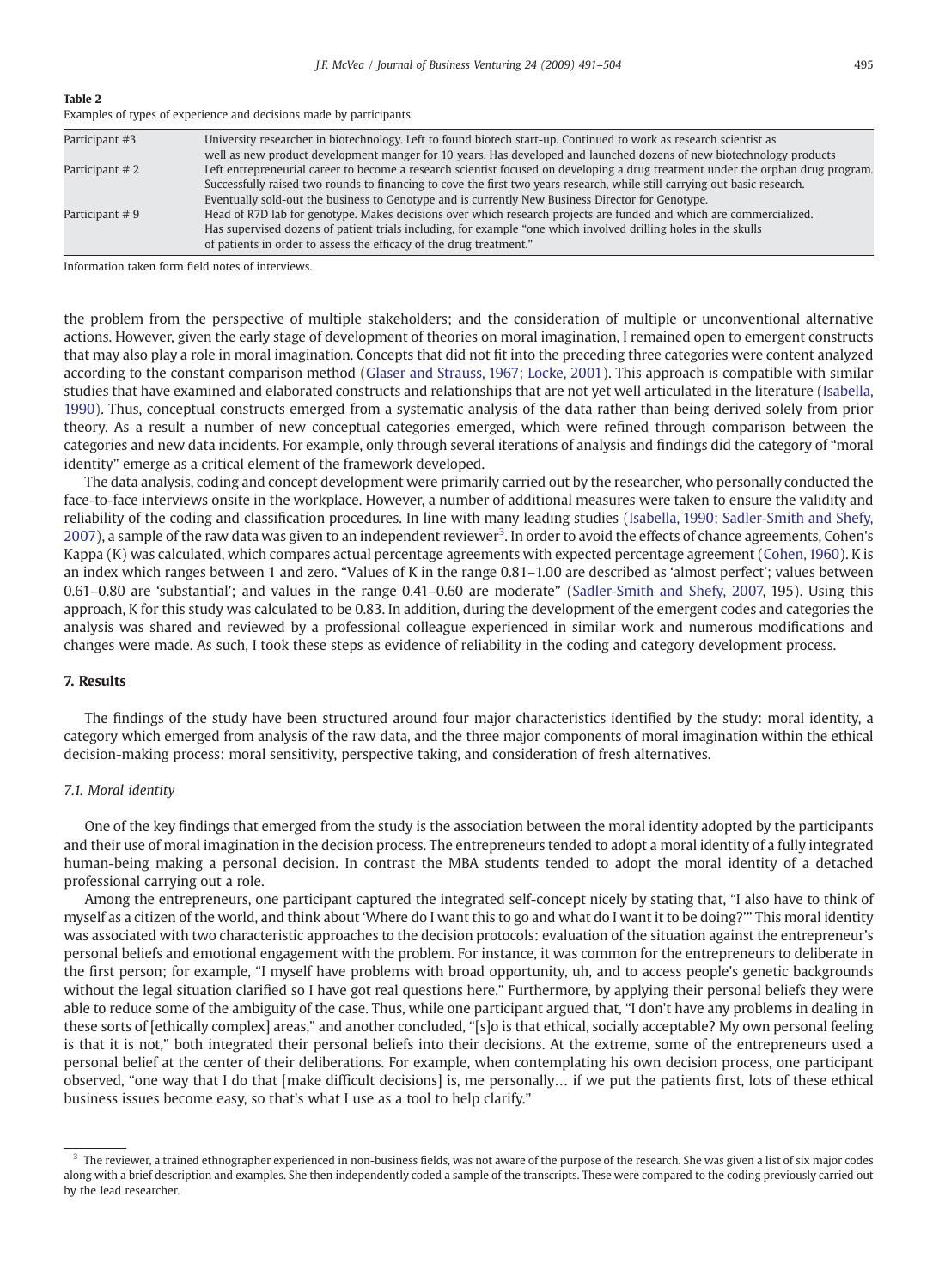<span id="page-5-0"></span>The entrepreneurs were also more likely to display their emotions as they assessed the situation. For example, on reading the recommendations made by their subordinates in the case, one participant shouted, "That is crap! So I would be seriously considering finding another marketing manager for diagnostics," while another responded heatedly, "I would seriously consider getting rid of this guy because it seems to me that they have vastly underestimated the opportunity for this sort of device." This greater tendency to respond emotionally was especially interesting as, of course, the participants were only responding to a hypothetical text-based case.

In contrast to the integrated human moral identity described above, the MBA students tended to adopt the moral identity of a detached professional carrying out a role. This approach was associated with impersonal analysis, evaluation of the situation against the beliefs of others and a separation between their personal values and professional role that was almost completely absent among the entrepreneurs. For example, the MBA students were only one-third as likely to analyze the case from a personal perspective. They more commonly talked about the case in the second or third person and referred to their role as a manager or as a professional. This decision-making role as a professional tended to be associated with a focus on making decisions for the benefit of shareholders and, as such, from a dominantly financial perspective. One student described it as follows, "Being in a management role, you're — the number one stakeholder at the top of the list is the investor… So that's really the number one issue."

Another MBA student observed, "I am cognizant here of the fact that we are a publicly traded company and we have got to generate the returns that our shareholders are looking for." Another fretted that, "we know that shareholders want profits, and don't want the company broken up." Others adopted a decision-making role of trying to satisfy executive management, offering comments like, "the executive committee is who I'm making the recommendation to and they are going to want me to recommend something with better profits." Significantly, the MBA students did not apply personal values or emotions to the decision-making process, which was made explicit by a number of the participants. One particular series of deliberations is illustrative in this regard:

"Wearing the VP of research and product development hat…you know…sick patients are not really our concern…as cold and heartless as it appears, and this is probably not what I would say personally — I'm heartless. And even while I'm saying that…thinking through it, you know my personal beliefs don't match up with what I do for a living."

This final perspective draws a sharp contrast with one of the final observations of an entrepreneur, who stated that, "It seems to be that the decision that you personally feel most comfortable with is the right one…the ones that feel best are the ones to go with."

#### 7.2. Moral sensitivity

Table 3

From the beginning of their analysis, the entrepreneurs were much more likely to explicitly frame the problem from an ethical perspective (See Tables 3 and 4). A typical comment was, "I feel that a company exploiting this kind of technology and innovation also has a responsibility to be … working hand and glove on the ethics issues here." Another put it this way, "I am going to bring it down more to ethics and this is the ethics of not using our machine just to make money and potentially hurt a lot of people." Overall the entrepreneurs made twice as many references to ethical concepts (or related terms) as did the student comparison group. Furthermore, while all of the entrepreneurs, at some point or other, identified the case in ethical terms, 25% of the MBA students completed the case without any reference at all to "ethics" or related terms.

Two characteristics of the entrepreneurs' perception of the problem seemed to lead them towards their more explicitly ethical perspective: complexity seeking and consideration of long-term strategic consequences. The entrepreneurs were much more likely than the MBA students to describe the problem as being highly complex, and this characterization was frequently linked to the issue of ethics. As one entrepreneur put it, "[t]his is one of the more complicated ones [problems]. I think it is clearly an ethical issue related to the values that your company has." Or as another observed, "…we are talking about real complex ethical, controversial, confidential privacy issues here." This recognition of the ambiguity and open-endedness of the situation seemed to orientate the entrepreneurs towards questions of ethics or values as a source of guidance. Thus, one entrepreneur stated that, "[m]y decision here is going to be based a lot on ethics because this is an area where there isn't a clear guidance of what it is,...um..., exactly how the system is going to be used and what its future is." While another observed that, "[f]or ethical reasons we need to understand more about this technology and its potential uses before we start to sell a lot."

The second characteristic that led the entrepreneurs towards an explicitly ethical framing of the problem was an appreciation of the long-term strategic consequences of the decision (See Table 3). As one participant put it, "[t]he responsibility of a decisionmaker is to return shareholder value, but over the long run, not necessarily over the immediate period in front of you." This

| Problem framed as<br>Entrepreneurs |  |  |
|------------------------------------|--|--|

Total Coded Incidents — entrepreneurs versus student comparison.

| Problem framed as             | Entrepreneurs  |      | Students       |      |
|-------------------------------|----------------|------|----------------|------|
|                               | # of Incidents | S.D. | # of Incidents | S.D. |
| a long term strategic problem |                | 0.6  |                | 0.5  |
| an explicitly ethics problem  |                | 1.0  |                | 0.4  |
| a <i>financial</i> problem    |                | 0.3  |                | 1.0  |
| a control or risk problem     |                |      |                |      |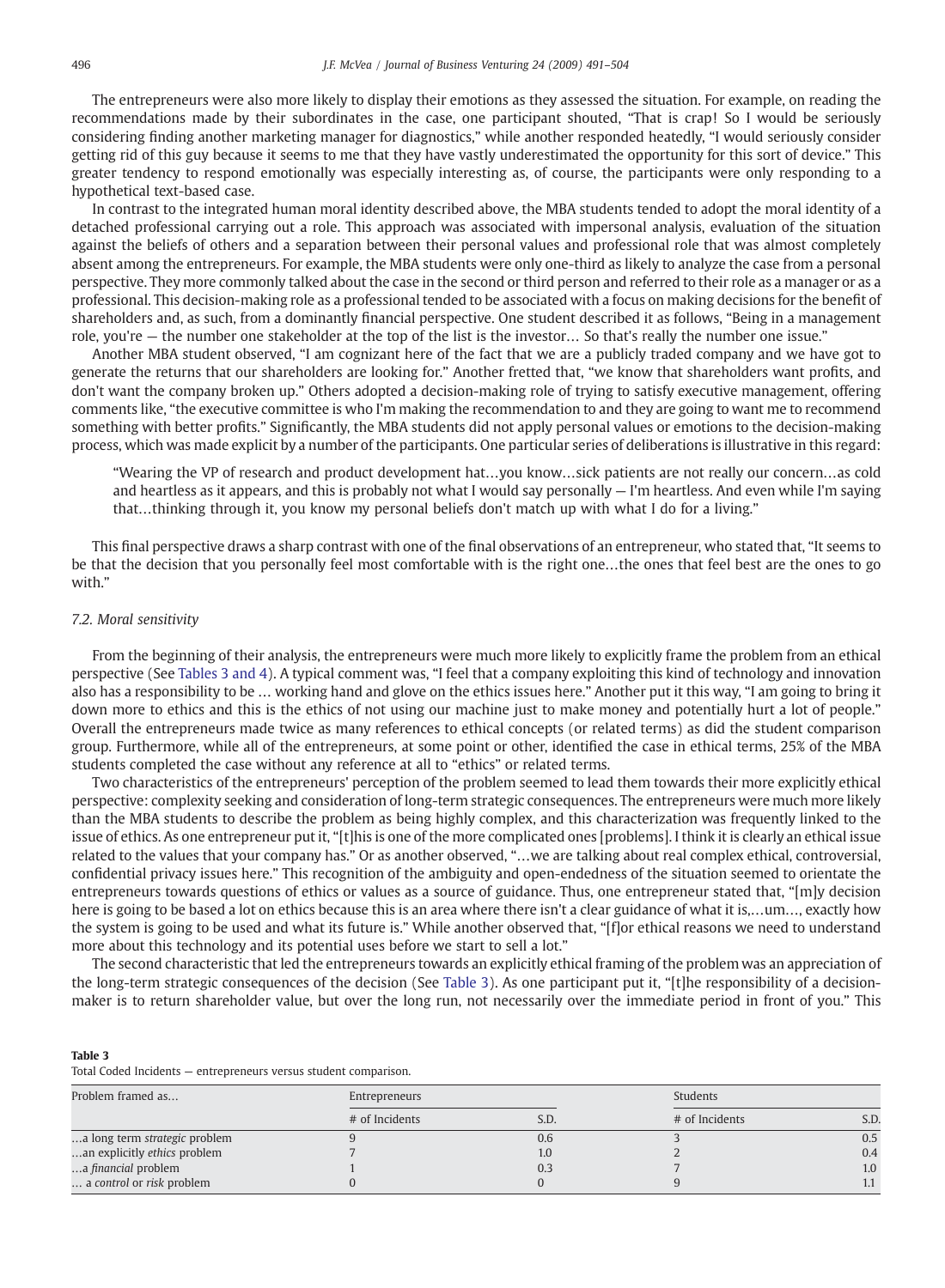#### Table 4

The framing of the decision protocol by category — entrepreneurs vs. students.

| Framing as a strategic problem       | "I think that placing ten machines isn't the real issue. It is what we want to do as a company, and where do we want to go,<br>what is our vision in how we want to do business." Participant G9<br>"What I'm thinking right here is this is not going to be typical medical need, ethical decision allocation. Rather it's purely a<br>customer development, market development allocation where a lot of what we have to be thinking about is customer value."<br>Participant G10 |
|--------------------------------------|-------------------------------------------------------------------------------------------------------------------------------------------------------------------------------------------------------------------------------------------------------------------------------------------------------------------------------------------------------------------------------------------------------------------------------------------------------------------------------------|
| Framing as an ethical problem        | "My decision here is going to be based a lot on ethics because this is an area where there isn't a clear guidance of what its,<br>um, exactly how the system is going to be used and what its future is." Participant G8                                                                                                                                                                                                                                                            |
|                                      | "This is one of the more complicated ones [problems]. I think it is clearly an ethical issue related to the values<br>that your company has." Participant G7                                                                                                                                                                                                                                                                                                                        |
| Framing as a financial problem       | "What would you do? So it looks like Gordon Geico (sic) is hanging out in the shadows. Obviously we want to improve<br>profitability and that seems to be the focus of the shareholders and obviously it should be our focus in a sense.<br>We are looking at the top line revenue numbers so let me do some quick math here" Participant S2                                                                                                                                        |
|                                      | "The executive committee is who I'm making the recommendation to and they are going to want me to recommend<br>something with better profits. What are the profit potential for the next ones." Participant S11                                                                                                                                                                                                                                                                     |
| Framing as a control or risk problem | "I think really the strategy is to diversity our risks." Participant S7<br>one thing I have learned in the past that especially with a new product that you might have some risks and uncertainties"<br>but that you don't go about it by giving away control to anybody [with] an exclusive contract." Participant S3                                                                                                                                                              |

tendency to consider the situation in the longer term enabled the entrepreneurs to move beyond consideration of immediate consequences and to reflect also on the underlying normative bases of the business itself. Thus, one entrepreneur concluded, "I am thinking [about] this in the long term…I think that placing ten machines isn't the real issue. It is what we want to do as a company, and where do we want to go, what is our vision in how we want to do business."

The level of moral sensitivity and the related characteristics of the entrepreneurs contrasted with the students, who tended to frame the case more narrowly as a problem of financial risk (See [Tables 3 and 4\)](#page-5-0). Associated with this perspective was a tendency to simplify the problem in a single dimension, and to view the situation in the short term often from the perspective of public relations. Thus, while the entrepreneurs grappled with and freely expressed their sense of the ambiguities which ultimately led to an ethical framing, the MBA students were much more confident and simplistic in their assessment of the nature of the problem. This simplification took two forms. For some, the decision to frame the case in terms of financial return was straightforward and alternative approaches to framing the problem were not considered. A typical student concluded that, "since we are looking at the same timeframe and this is pure numbers, then I would go with option number one," or another who simply stated that, "obviously case number one has a better gross margin — yes, I would go with number one." While some others did acknowledge alternative ways to frame the case, they explicitly chose to reject them. For instance, one MBA student stated that, "[benefits to patients are] just not relevant to me. Honestly, I'm more concerned about upside versus downside here. Which is the smarter decision? Not necessarily which one is the one that's more ethically correct." While another concluded that:

"I think that this is a great opportunity. I'm not exactly sure what markets or end uses they are targeting, but I do know that we will never get these kinds of margins in the USA and clearly I never actually took ethics in business school, so I'm not really bothered by any problems."

For the students this financial framing of the situation tended to be associated with a more short-term perspective on the problem, specifically articulated in their perception of external threats to themselves as decision-makers, either in terms of perceived pressure from outside the company or from within the executive team. They tended to perceive greater danger from external market forces and from shareholder demands. For example, one MBA student asked, "Obviously we want to improve profitability and that seems to be the focus of the shareholders and obviously it should be our focus." This short-term perspective was also associated with an emphasis on public relations that was almost completely absent among the entrepreneurs. For example, one student suggested, "we would have a PR disaster on our hands if we sell this [to an inappropriate end use]." Others saw public relations as a tool that could be used to resolve particular concerns, such as, "You've got to go with option one here. There's a moral question [over it], but I think that can be overcome," or, "I would see if I could negotiate something that comes out with a good spin." In more extreme examples, some MBA students adopted an explicitly instrumental approach to ethical issues, justifying their reasoning with comments like, "Let's go forward tentatively or cautiously and be sure that if this situation begins to turn poor for us that we have a way of spinning it such that we don't come out looking like real assholes."

#### 7.3. Perspective taking and moral inclusion of stakeholders

Another distinctive characteristic of the decision-making process undertaken by the entrepreneurs was their consideration of the problem from the perspective of an extremely wide range of stakeholders. No one group of stakeholders dominated the deliberative process. Overall, the entrepreneurs considered 17 different stakeholder groups in 267 coded incidents (see [Fig. 1](#page-7-0) and [Table 5](#page-7-0)). The entrepreneurs spent considerable time evaluating the problem, the consequences and the possibilities from the perspective of customers, shareholders and employees as well as from the perspective of indirect stakeholders such as patients, other scientists and the general public.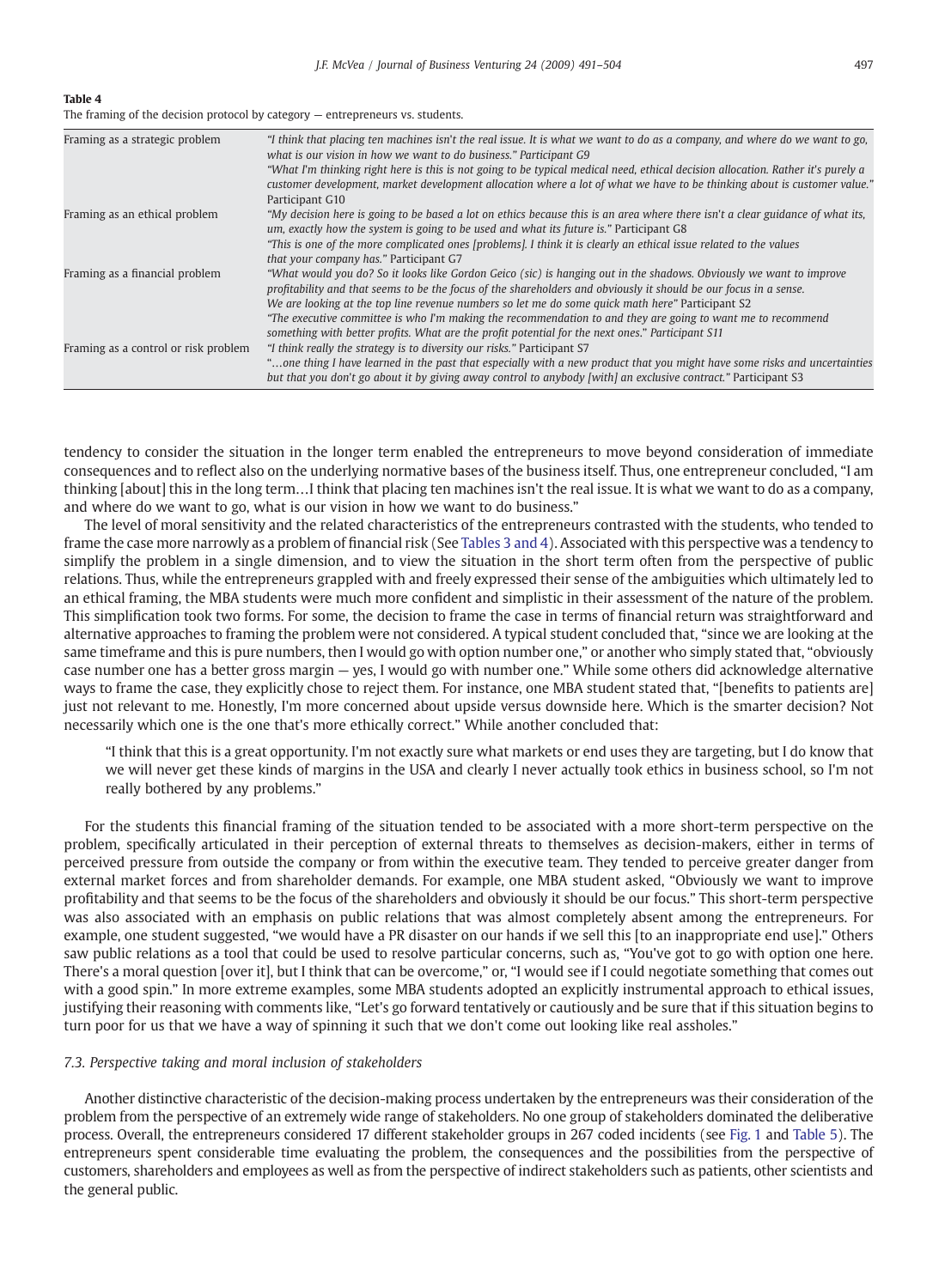<span id="page-7-0"></span>

Fig. 1. Total incidents of consideration of stakeholders by entrepreneurs - by category.

Unsurprisingly, all of the entrepreneurs reflected on how the decision facing them might affect financial investors in the business. One participant suggested, "We would take a very hard look at the financial implications, and as it may be the short-term implications in P&L [profit and loss] management, for what it means to the business." Others took the perspective of broader external financial interests and how the decision might affect the perception of financial strength, for example, "but the other factor that I'm thinking of is back to the Wall Street equation… Wall Street is an extraordinarily unforgiving world."

However, in addition to paying attention to the perspectives of financial stakeholders, the entrepreneurs also spent considerable time deliberating from the perspective of their customers and potential customers. Customer interests were not simply viewed as short-term profit opportunities, but also in terms of longer-term strategic relationships. For example, when considering the option of selling the new product at a low price to some research-intensive customers, one participant commented:

"…and yeah, maybe we don't get as much profits, but they [preferred customers paying less than premium prices] will do greater things with it — that will drive our business, and we will get a higher profile of potential customers that will benefit our ultimate customers with patience."

Furthermore, customer relationships were not considered as having solely instrumental value towards longer-term profits, but were also considered to have a value in their own right: "I believe that we should be selling the capacity…to our existing customer base… I'm compelled by that… [they] are carrying on important research with our product. We have already developed productive relationships with them."

| <b>Stakeholders</b>     | Entrepreneurs  |       |           | Students |  |
|-------------------------|----------------|-------|-----------|----------|--|
|                         | Incidents      | S.D.  | Incidents | S.D.     |  |
| <b>Biotech industry</b> | $\overline{2}$ | 0.4   | $\Omega$  | 0.0      |  |
| Competitors             | 3              | 0.6   |           | 0.3      |  |
| Customers               | 28             | 2.8   | 22        | 1.4      |  |
| <b>Doctors</b>          | $\overline{2}$ | 0.6   |           | 0.3      |  |
| Employees*              | 22             | 2.6   |           | 0.0      |  |
| Executive committee     | 9              | 0.9   | 8         | 1.7      |  |
| Reputation*             |                | 0.6   | 12        | 0.7      |  |
| Government*             |                | 0.7   |           | 0.8      |  |
| Insurers                |                | 0.3   |           | 0.0      |  |
| Legal*                  | 16             | 1.7   |           | 0.3      |  |
| Patients*               | 27             | 2.9   |           | 1.2      |  |
| Public                  | 13             | 1.5   |           | 1.0      |  |
| Scientific community    | 5              | 0.9   | 4         | 0.8      |  |
| Shareholders            | 23             | 3.4   | 23        | 1.5      |  |
| International           | $\overline{4}$ | 0.9   |           | 0.8      |  |
| Universities            | 4              | 0.5   |           | 0.4      |  |
| Totals*                 | 166            | 10.87 | 101       | 3.9      |  |

Table 5 Number of instances of stakeholder consideration — by stakeholder.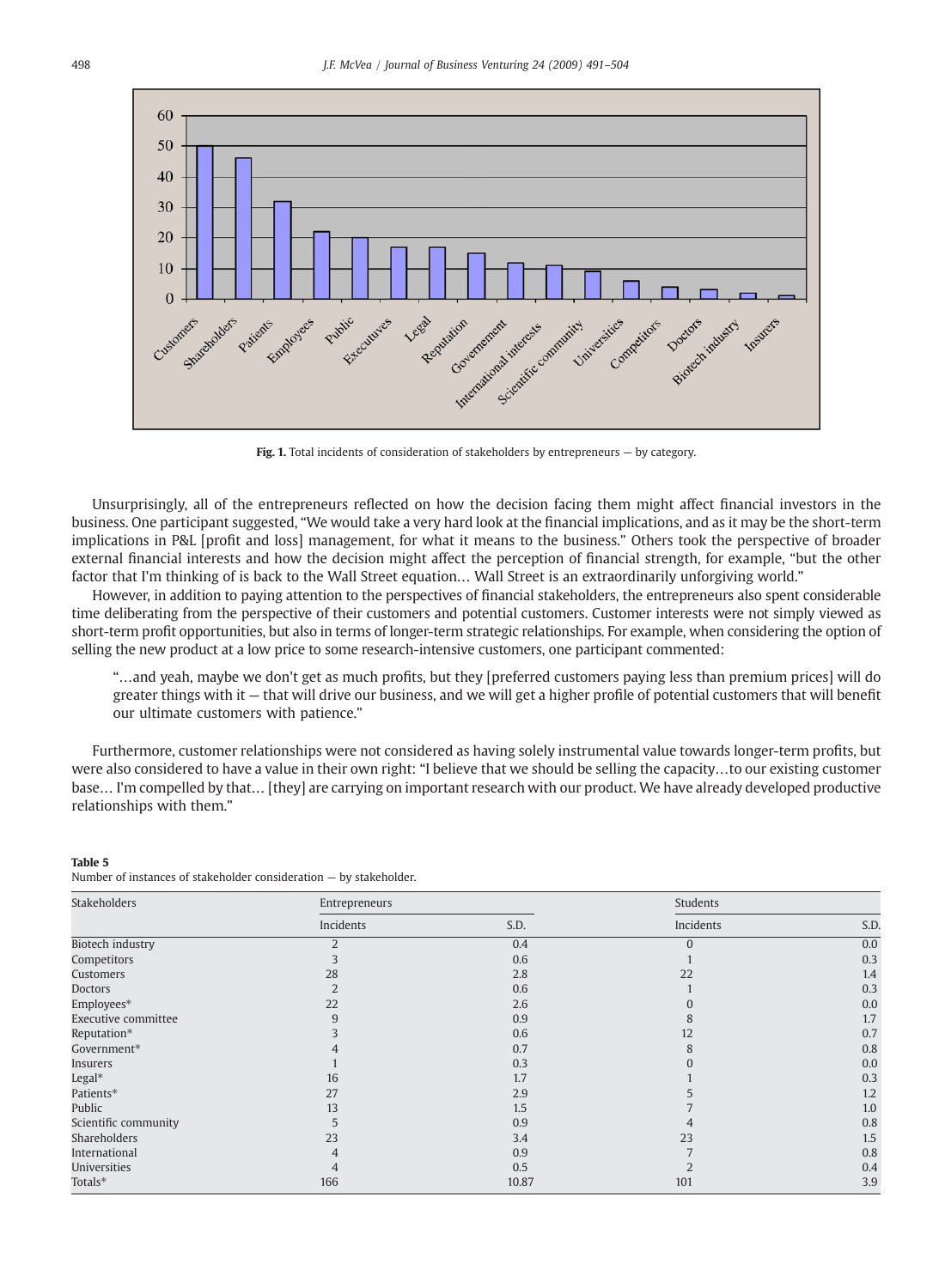Employees were also important to the entrepreneurs. One entrepreneur, for example, weighted the employee recommendations highly because they had come from a team-based approach: "I very much like [this]; it is a great decisionmaking methodology… I am very happy with this team I have inherited; it's a wonderful thing." However, others strongly rejected the employee advice, even to the point of questioning the judgment and abilities of these hypothetical employees. One entrepreneur stated that, "I'm going to have a private discussion afterwards with Karen [an employee who recommended a particular course of action] about taking at face value what aggressive start-up customers tell you about these things and pushing back on them."

Indirect stakeholders also tended to play a significant role in the deliberations of the entrepreneurs. For instance, in the case protocol, the end users were patients using genetic technology who did not have a direct relationship with the firm. (The firm in the case was depicted as selling the equipment "wholesale" to laboratories and hospitals.) Nevertheless, the perspective of these patients typically played a significant role in the deliberations of the entrepreneurs. In fact, for one of the entrepreneurs, the possibility of the technology revealing information about ailments for which there are no cures yet was critical.

"If it [the firm's technology] indicates the likelihood that you would develop a cancer in the near term…things that you don't know of… then it gets really complicated and causes anxiety and breaches…then I think from our company image standpoint, then um, and out of respect of building this market, I would feel more comfortable going [another] route."

Some considered the mental well-being of the patients as relevant to their decision, for example: "… there is the issue of potentially creating lots of very upset people because if you start to give the information without the full range of understanding and knowledge you can create a lot of problems." Other entrepreneurs worried that patients could be vulnerable to exploitation by others: "I would ask for clarification on any genetic material, even if the guardian supplied permission, I think there is potential for [patient] abuse there." In sum, consideration of the case protocol from the perspective of a wide range of stakeholders was characteristic of the way that the entrepreneurs deliberated.

Data from the MBA student comparison group confirmed and clarified the distinctiveness of the approach of the entrepreneurs describe above. Overall, the students exhibited nearly 50% fewer incidences of stakeholder consideration during their deliberations (see [Table 5](#page-7-0)). Second, the MBA students also focused their deliberations on a much narrower group of stakeholders, particularly focusing on financial stakeholders. Interestingly the students considered the financial stakeholders with broadly the same frequency as did the entrepreneurs; however, because they gave much less consideration to other groups, the relative emphasis on financial stakeholders was much higher with the MBA students. It was also notable that the students paid very little attention to either patient or employee stakeholder perspectives regarding the decision at hand.

#### 7.4. Consideration of fresh alternatives

The third distinctive component of moral imagination displayed by the entrepreneurs was coming to moral judgment through the consideration of alternatives beyond the conventional. This approach was associated with two characteristics: challenging of case facts and the use of personal narratives or analogous stories.

The data suggests that the entrepreneurs were often confident in reinterpreting the meaning of facts or questioning the veracity of data in the case (See Table 6), thereby loosening up the constraints built into the case and making room for more creative thinking to generate a wider set of alternatives or to find ways to remove tensions between different groups of stakeholders. As one put it "I just don't buy into the pressure from the markets in this decision, that pressure is always there" demonstrating the unwillingness of the entrepreneurs to accept interpretations that might have put pressure on them to ignore or minimize the ethical issues.

Some of the entrepreneurs also challenged, on occasion, the very basis or objective of the decision-making process. For example, several participants challenged the directive from the Executive Committee in the case, which indicated that short-term finances should be given particular weight. One such decision-maker commented simply that, "I don't buy the concept that the Executive Committee is under great pressure to generate bottom line growth."

An additional characteristic that was related to the generation of fresh alternatives was the use of analogous situations and personal stories throughout their reflections (See Table 6). This use of personal stories was a reflection of their distinctly "narrative"

#### Table 6

Total coded incidents — entrepreneurs vs. student comparison.

|                                                  | Entrepreneurs |      | Students  |      |
|--------------------------------------------------|---------------|------|-----------|------|
|                                                  | Incidents     | S.D. | Incidents | S.D. |
| Long term perspective                            |               |      |           |      |
| Complexity seeking                               | 12            | 1.6  |           | 0.5  |
| Challenges case facts or case structure          |               | 1.0  |           | 0.5  |
| Uses analogies or refers to personal experiences | 12            | 1.5  |           | 0.5  |
| Speculative scenarios                            | 14            | 1.5  |           | 0.6  |
| Emotional or personal reaction                   | 21            |      | 10        | 1.2  |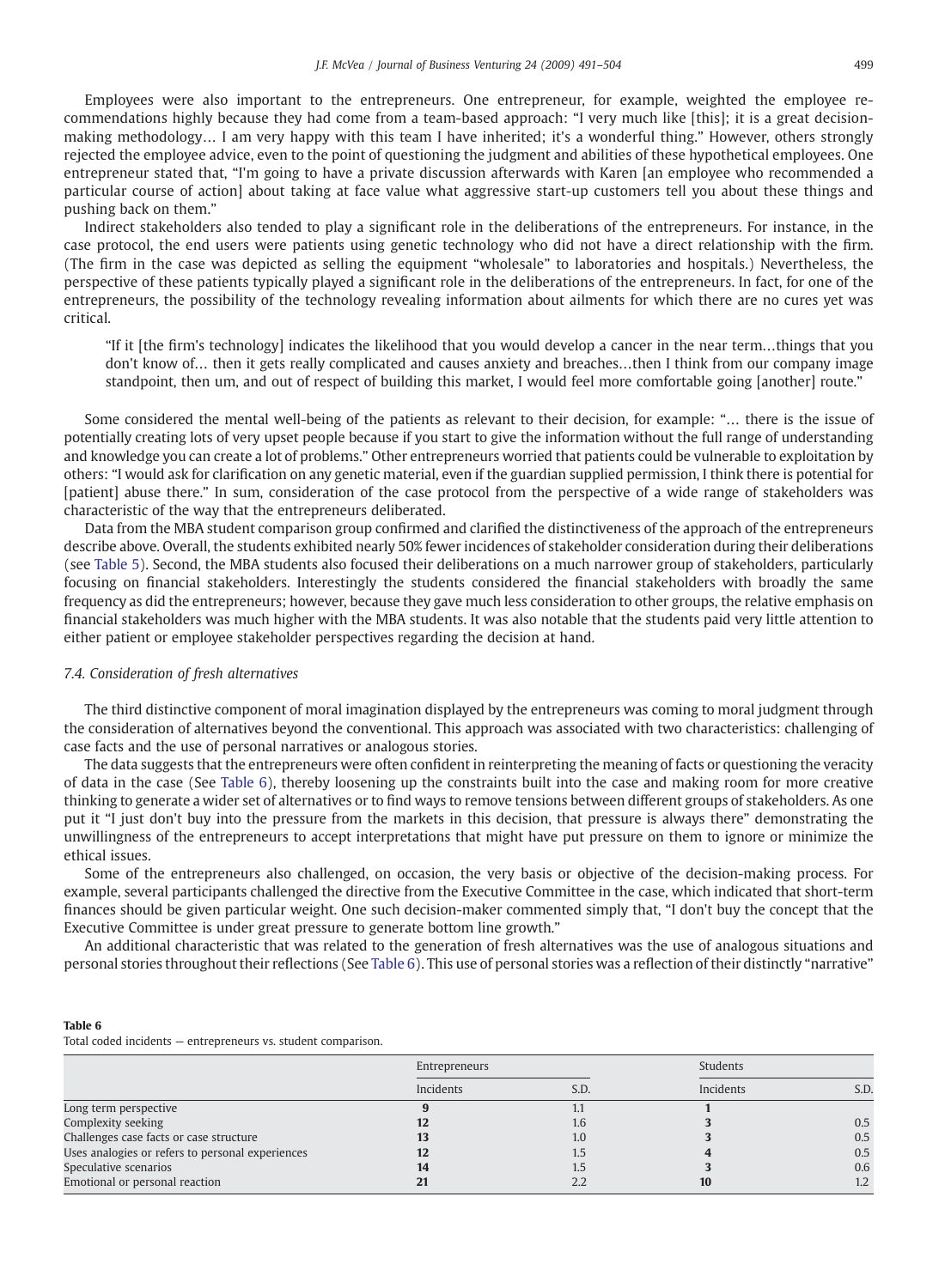approach to framing the problem at hand. The analogous stories seem to be used for several purposes. First, they were used in order to interpret or categorize the case facts in light of contemporary issues. For example,

"I think that I would go to the US market with it because I think that it is the best plan, more accepting and I think that people have taken AIDS tests like this and it has worked out. There are other sexually transmitted diseases like this. The pregnancy test things like this that consumers are doing themselves more and I think that if that was the level of information and I assume it is for right now for this [case]."

Second, the entrepreneurs also drew on purely personal experiences in their use of analogies. Personal anecdotes linked to analogous situations were used to import lessons or principles that have been learned elsewhere into the decision-making process. For example, one entrepreneur reflected on his current job: "We struggle with this here as well [in the participant's current job] in providing genetic diagnostic tests for diseases for which there is not yet a cure — is that ethically something that is right to do? And a lot of times we say no." Finally, analogous situations were also used in the deliberative process of the decision-makers as a tool to help imagine future possibilities. For example:

"If we had a country like we have had recently, just take Bosnia for instance, where people are committing genocide and I think you have only to look back generations on what your ethnicity is, then you could potentially see our product being a state sponsored genocide just as a worse case scenario but something that I would be worried about with a Bermuda-based company that wasn't subject to US law."

#### 8. Discussion

The study presented here supports and extends the emerging literature on moral imagination, while providing important insights into the 'black box' of ethical deliberation within an entrepreneurial context.

Moral identity has been used to describe an individual's self concept made up of their personal responsibility and their moral ideals [\(Blasi, 1980, Moberg and Seabright, 2000,](#page-12-0) 867). Thus, individuals with high levels of moral identity will tend to describe themselves in moral terms as ethical human beings with "ethical thoughts feelings and behaviors" ([Caldwell and Moberg, 2007](#page-13-0)). Individuals with low moral identity will tend to describe themselves in non-moral terms as, for instance, role players or agents for other moral actors. Thus, moral identity can play a role in identifying the personal stakes that the decision-maker has in a decision and therefore can help the decision-maker transform their moral judgments into moral intentions [\(Jones and Ryan, 1997](#page-13-0)).

The study suggests that the use of moral imagination in decision-making under extreme uncertainty is related to the strength of the moral identity of the decision-maker. Furthermore, the performance of the entrepreneurs in the study suggests that moral identity may be an antecedent influence on the three main components of moral imagination referred to in the study. It was notable that the entrepreneurs frequently referred to their moral identity right from the start of their decision process. For instance, the data illustrates several instances where high moral identity directly led to the early framing of the situation as an ethical problem. Entrepreneurs continued to refer to their moral identity throughout their later deliberations. This suggests that moral identity can influence the use of moral imagination in all stages of the decision process, rather than just during the later stage of intention-formation as has been previously proposed [\(Jones and Ryan, 1997\)](#page-13-0).

In the study, moral identity was linked to the entrepreneurs' willingness to approach the problem from a highly personal position. Unlike the students, who characterized themselves as carrying out the role of professional, the entrepreneurs presented themselves as fully integrated human beings, as "citizens of the world." They emotionally engaged with the problem and demonstrated a desire to make a decision that was driven by their own beliefs and values. This highly personal approach is consistent with other research that has indicated that entrepreneur tend to act upon their own values more than most managers ([Busenitz and Barney, 1997\)](#page-13-0). While it could be argued that this highly personal approach might produce less efficient entrepreneurial decision-making, in this study a strong personal stance seemed to drive a greater sense of responsibility and therefore a greater willingness to grapple with all aspects of the problem, including the ethical. The emotional engagement with the issue, rather than clouding the entrepreneur's thinking, seemed to allow the entrepreneur to understand the situation in a more full-blooded way [\(Nussbaum, 1990](#page-13-0)), to perceive the situation with a greater depth than is possible through intellectual analysis alone [\(Freemanet al., 2007\)](#page-13-0).

Moral sensitivity refers to the ability to discern potential ethical implications and dimensions in the decisions we are trying to make. Morally sensitive framing may or may not include an explicit description of the situation as ethical, but it does incorporate a "basic awareness of how our actions could affect others' welfare" ([Rest, 1986](#page-13-0) as cited in [Moberg and Seabright, 2000\)](#page-13-0). Moberg and Seabright have suggested that moral imagination can potentially enhance moral sensitivity in a number of ways. First, they argue that moral imagination encourages the decision-maker to challenge traditional schemas and scripts [\(Fiske and Taylor, 1991;](#page-13-0) [Abelson, 1981\)](#page-13-0). This tendency to describe problems using the dominant scripts and schemas of a situation has been associated with a decision-making approach that can blind ethical perception, result in emotional distancing, and lead to a focus on theoretical or schematic interpretation rather than on active thinking about the people involved ([Moberg and Seabright, 2000](#page-13-0), 851). In contrast, moral imagination can stimulate a mindful approach that stimulates new thinking on the situation, a rejection of scripts, and the noticing of ethical consequences.

In this study, entrepreneurs exhibited high levels of moral sensitivity, framing the problem as ethically laden from the start. In examining the factors that drove this heightened moral sensitivity, this study extends our understanding of the components of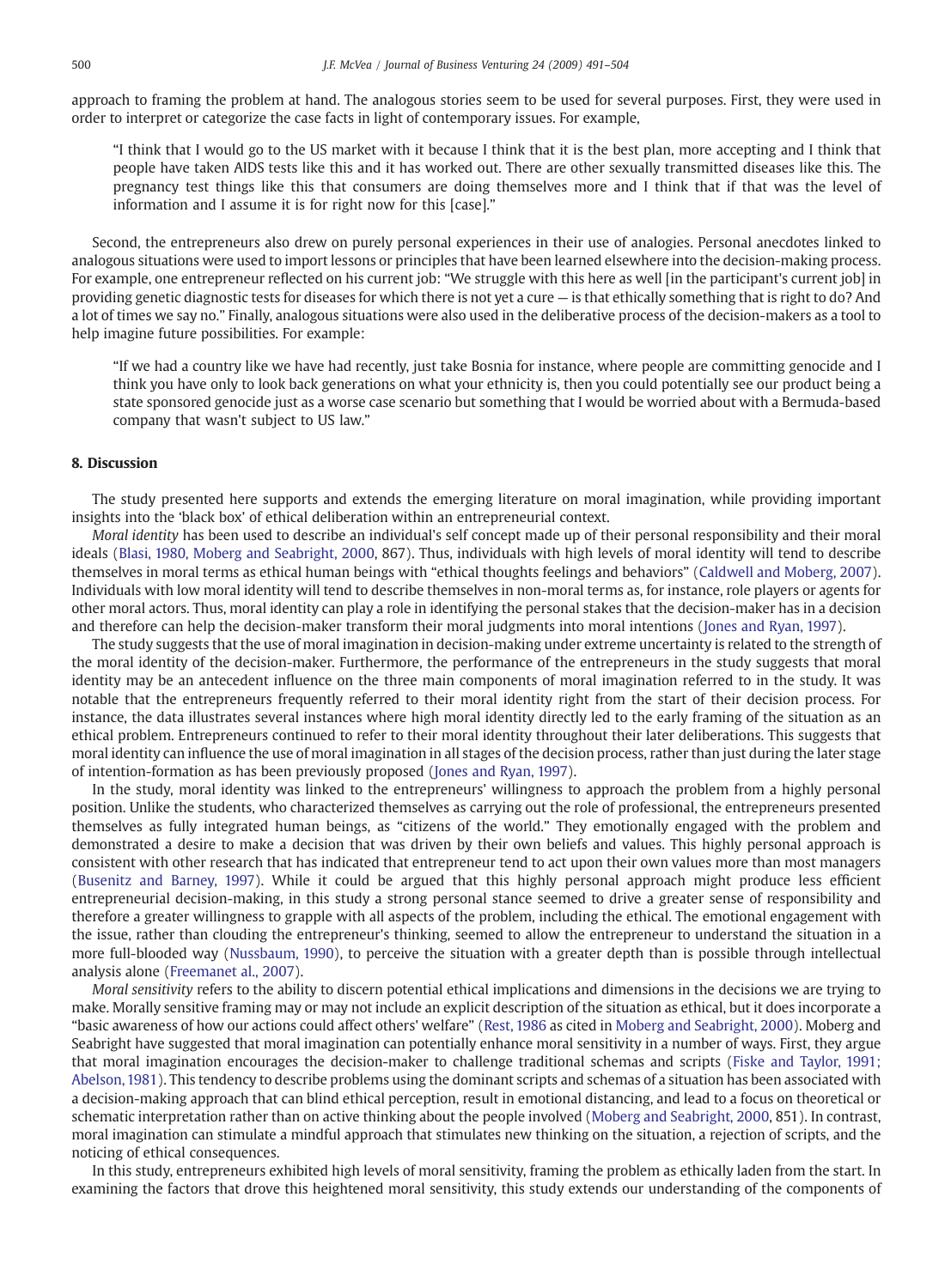moral imagination within the entrepreneurial context. Specifically, the moral sensitivity exhibited by the entrepreneurs seemed rooted in their tendency to acknowledge the complexity of the problem and to address the long-term consequences. Complexity seeking enabled the entrepreneurs to identify multiple features of the problem overlooked by the MBA students. The longer term perspective freed them from the scripts of short-term profit maximization. Together, these approaches allowed the entrepreneurs to explore the problem in all its messy dimensions and to engage in a sort of mental "free play" ([Johnson, 1993; Werhane, 1999\)](#page-13-0) with it. By doing so, the entrepreneurs deepened their thinking about the problems, "aerating" all the issues ([Eisenhardt, 1989\)](#page-13-0), their ramifications and possible responses.

The findings on the performance of the entrepreneurs suggest a strong association between the use of moral imagination and a very broad consideration of stakeholder interests. Broad and inclusive consideration of stakeholders has been widely associated with moral imagination. Moral inclusion can play a role in increasing the scope of justice ([Moberg and Seabright, 851, 2000\)](#page-13-0) whereas moral exclusion can create barriers to moral consideration [\(Treviño and Weaver, 1997](#page-13-0)). Furthermore, moral inclusiveness has been associated with an enriched capacity for the creative synthesis between conflicting demands [\(Bucholtz and Rosenthal, 311, 2005\)](#page-13-0). However, the findings here also illustrate that moral imagination can influence perspective taking not just by increasing the scope of the stakeholders who are considered, but also through greater consideration of the nature of the relationships between the decision-maker and potential stakeholders. In this study, stakeholders' interests were not all considered to be of equal merit. The entrepreneurs weighted multiple factors, including the particular historical relationship which they had with particular stakeholders [\(McVea and Freeman, 2005\)](#page-13-0), and also considered the moral worth of the stakeholder themselves. This finding is sympathetic to the suggestion that moral imagination can influence decision-making through the depth, as well as the breadth, of stakeholder considerations particularly by employing perspective taking and empathy [\(Moberg and Seabright, 853, 2000\)](#page-13-0).

While the study confirms suggestions that entrepreneurs look at a larger volume and a greater variety of information than other managers [\(Kaish and Gilad, 1991\)](#page-13-0), it builds on this finding by identifying the kinds of information to which they appeal when seeking to address the ethical dimensions of problems. By immersing themselves in the details of particular persons and relationships involved in the situation [\(McVea and Freeman, 2005\)](#page-13-0); to those stakeholders' wants, needs, values, and aspirations; and to the potential good which can be constructed for all stakeholders over the long and short term, morally imaginative entrepreneurs provide themselves with the information and understanding they need to generate wise decisions [\(Sternberg,](#page-13-0) [2003](#page-13-0)).

The third distinctive component of moral imagination is coming to moral judgment through the consideration of alternatives beyond the conventional [\(Caldwell and Moberg, 194, 2007](#page-13-0)). As such, moral imagination "helps in developing fresh interpretations of particular scenarios…" ([Werhane, 107, 1999\)](#page-13-0). In the literature it has been suggested that moral imagination at this stage in the decision-process must entail the flexible use and integration of the full range of ethical theory traditions — rule-based, relationship and case-based [\(Moberg and Seabright, 2000](#page-13-0)). Thus, in considering fresh alternatives and forming judgment, moral imagination would be associated with the use and blending of utilitarian, deontological, virtue and other formal ethical frameworks. However, it is in this aspect of moral imagination that the study diverges the most from the literature. The data in the study shows little evidence at all of the use, or the integration, of formal or traditional ethical theories of any sort in order to generate or form judgment around fresh alternatives. In contrast, the study suggests that entrepreneurial moral imagination is associated with two characteristics during the formation of moral judgment: the challenging of case facts based on personal experiences; and the use of analogous or personal stories to resolve tension or create solutions.

Within the moral imagination literature it has been suggested that exposure to narrative literature can help activate moral imagination [\(Nussbaum, 1990; Caldwell and Moberg, 2007,](#page-13-0) 194). A facility to carry out this sort of analogous thinking can play an important role in helping the decision maker to imagine fresh possibilities and consequences. This in turn can serve as a means for identifying additional indirect consequences or dangers beyond the intuitive and for creating new solutions that dissolve the tensions between different interests. These findings are also sympathetic with suggestions of the importance of metaphors, analogies and thought experiments to making sense of complex and evolving situations ([Weick, 1996, Nussbaum, 1990](#page-13-0)). The findings here build on these ideas by linking them to a more future orientated and ethical process. The construct of sense making thought experiments have been criticized for a retrospective emphasis and for an absence of ethical consideration ([Wicks and](#page-13-0) [Freeman, 1998](#page-13-0)). However, in the study reported here, the thought experiments of entrepreneurs encompassed their concerns about how they would personally feel about certain potential outcomes or how their actions might shape the field in which they operated. Such sense making has more in common with moral imagination (e.g. [Werhane, 1999](#page-13-0)) where reflection on "possible future selves" is a central part of the formation of moral intent [\(Moberg and Seabright, 2000](#page-13-0)).

This research also has implications for further study and for education. The study raises important questions about what is driving the differences between the decision-making roles adopted by the entrepreneurs and the MBA students. While the two comparison groups in the study were selected primarily as experts and novices, there are a number of potential explanations underlying these differences: domain expertise, selection, experience, and education. Since morally imaginative skills are rare in the inexperienced and presumably more common in the experienced, do those without these skills fail over time or are they otherwise de-selected either by the internal organization or by external stakeholders? Or do these imaginative deliberative skills develop in the same person over time? In other words, can the inexperienced rationally calculative person eventually become more imaginatively deliberative over time? If time does indeed play a role, to what extent is this change affected by experience, or to what degree is it affected by education or training? These questions have some important implications for teaching. Since the inexperienced participants were MBA students, to what extent is their relative absence of morally imaginative skills reinforced by the MBA curricula? To what extent does MBA training reinforce an overemphasis on rationally calculative deliberation? Recently a number of authors have raised similar questions about the potential harms caused by an overemphasis on quantitative skills in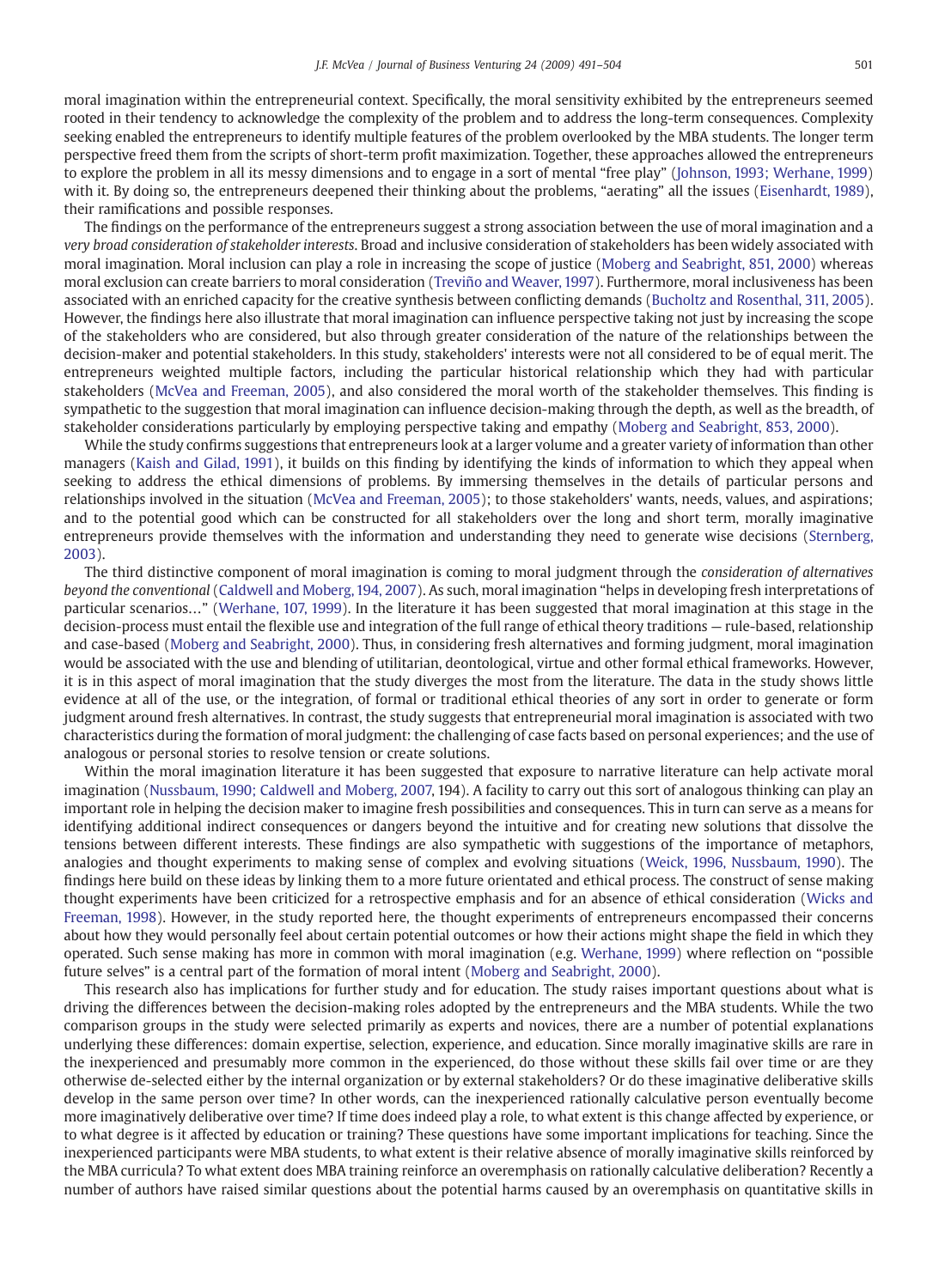MBA programs (for example, [Ghoshal, 2005](#page-13-0)). However, from the perspective of this paper, these issues raise a more specific challenge with regard to entrepreneurship training. Since entrepreneurs will, by definition, be more likely to be involved in making these kinds of decisions in the future, then surely entrepreneurial studies should explicitly include training aimed at developing the moral identity, as well as the technical skills, of entrepreneurship students to encourage the sort of morally imaginative skills that students will need in order to creatively rise to these challenges. Does the ethical responsibility of creativity require particular attention in entrepreneurship programs? If so, what sort of teaching tools, materials and programs might develop these skills as an alternative to waiting for the effect of experience?

### 9. Conclusion

This study has sought to examine the decision making processes of entrepreneurs facing ethical dilemmas in situations of high uncertainty and ethical salience. The results have implications for practicing entrepreneurs, for further research, and for educators.

From a practitioner perspective, the study begins the process of identifying an ethical decision-making framework that is particularly well suited to the challenges of morally charged but highly uncertain circumstances. However, the study also suggests that if entrepreneurs are to make better decisions in these kinds of situations, it is not just a matter of developing greater skills and practicing ethically sensitive techniques such as broad stakeholder management. How entrepreneurs see themselves and the role through which they choose to make their decisions is also critical to the ethical and entrepreneurial outcome. Without recognition of their "human" role as decision-makers, such skills and techniques can remain underdeveloped or underused. While much work remains to be done in this area, and we must be careful about drawing broad conclusions at this stage regarding the use and effectiveness of these techniques and approaches, the study nonetheless suggests that moral imagination in the kinds of complex situations facing entrepreneurs requires the cultivation of a set of skills and sensibilities that go well beyond the rational calculus.

#### Appendix A. Case protocol

This problem involves making a decision about which customers to supply. You are in the fortunate position of having more demand for one of your new products than you can possibly fulfill. You have to present your recommendation to the executive committee tomorrow.

#### Background

The product is called D.I.S. (DNA Identification System). As part of a previous project that you funded on genetic data analysis, your researchers have developed a new technique that can produce a genetic profile of an individual from a blood or hair sample or similar piece of human tissue. What is revolutionary is that the test can be carried out for a few cents and can be processed in only a few minutes.

It has never before been possible to provide comprehensive genetic profiles as cheaply and quickly as with the D.I.S. system. As a result, there are relatively few laws and regulations surrounding the offering of such service to the general public. Indeed a number of firms are trying to set up chains of genetic testing bureaus. Because Trident is working right at the edge of scientific knowledge, public debate on these issues has barely even begun. However, there certainly are no signs of general consensus, nor is the prospect of new legislation in this area imminent. The technology can also cheaply identify the racial background of subjects going back several generations. This feature offers great potential to scientists studying diseases that are associated with particular ethnic groups. However, this has also raised the concern that such information could be abused.

Because of manufacturing bottlenecks, your ability to supply D.I.S. systems is significantly less than the expected short-term demand. The manufacturing division is working hard at scaling up production from custom assembly production to mass production. Nevertheless, the manufacturing manager has assured you that he can guarantee a capacity of no more than a dozen systems over the next twelve months. Eventually they hope to reach a capacity of several hundred machines per year.

#### Decision team

You have asked the product development team to develop a customer attractiveness analysis to determine, in the short run, where the next ten systems should be sold. However, since they are unable to agree among themselves on the best possible choice, three members of the team, Tracey J., Karen S., and Bob M., are each presenting a strong case for the customers of their choice. It is now up to you to make a decision as to which customer to choose.

1. Tracey J., Marketing Manager — International Operations: "I have a really exciting development for you all. I wouldn't have dreamt of this proposal even a few months ago. We have been contacted by Falcon Industries, who would like to purchase a license to market the D.I.S. technology outside the USA. They are willing to pay \$15 million for the ten systems that we have available over the next twelve months, which would result in a gross margin of 70%. Beyond this, they would only request an exclusive license for sales outside the USA and would guarantee us a margin of 50% on all future sales. I have spoken with our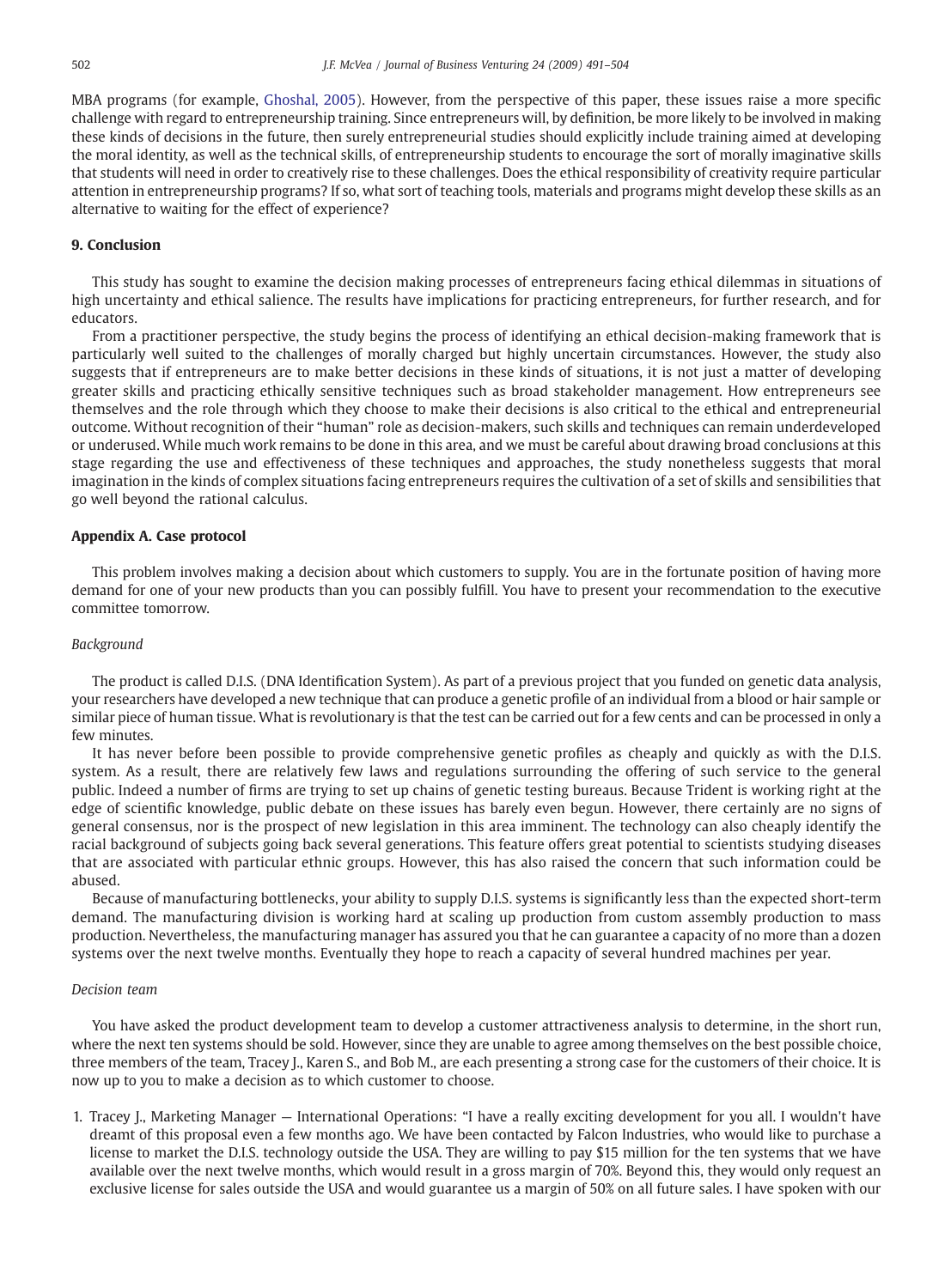<span id="page-12-0"></span>legal department, and they have assured me that these international sales are legal. Furthermore, our public relations department believes that the US government is unlikely to have any objections to sales in the future.Falcon is a private firm based in Bermuda. They also have offices in China, India and Brazil. Falcon has been around for over a hundred years. It started out as an import/ export business, but over the last twenty years they have developed an expertise selling licensed high technologies around the world. They have a number of exclusive agreements in nuclear power technology, aviation and electronics assembly. Over the years they must have been reliable partners, as they have been granted extensions to a number of these licenses several times. They seem to have a particular expertise in accessing the Chinese and Indian markets. From what I've heard, several rival manufacturers have tried to compete with them by directly marketing their product in these markets, but have always failed to get a foothold. I think this is a great opportunity. I'm not exactly sure what markets or end uses they are targeting, but I do know that we will never get these kinds of margins in the USA. Furthermore the agreement would leave us free to develop the national market any way we like. Look I know that Falcon got into trouble a while back when they tried to sell military technology to a government blacklisted by the US government. There was a lot of bad publicity, but they pulled out of that deal and their new management team has assured us that that is all in the past.

- 2. Karen S., Marketing Manager Hardware Systems: "I don't know Tracey, who are the people behind Falcon? It is a private firm and we don't seem to know too much about them. I don't think that that is the way to go. Our best opportunity in the short term is to sell all the volume we have available to Genotype Corporation. Genotype is a new business founded explicitly to bring genetic testing directly to the consumer. They are well funded and have already raised \$100 million of venture capital funding. They are committed to being the first firm to provide genetic services at low cost in major cities across America. This is a very exciting opportunity because Genotype is offering good prices and has the ability to be a strategic partner in developing this product over the next few years. They aim to provide testing on any genetic material supplied to them (in the case of children they would require the permission of a legal guardian). They will provide customers with the fullest possible account of their genetic profile. Thus, the results would include information on genetic characteristics about which a great deal is already known. It would also include information on genetic characteristics the significance of which will only be fully investigated in the coming years. They will also provide, at a range of prices, various levels of interpretation and counseling services on the latest findings of genetic research. Because of the urgency of their commitment to the project, they are prepared to offer generous terms for the sale. They have offered to purchase ten systems, at gross margins of 55%, for total revenue of \$10 m. They will also pay the full sum on-delivery and make a down payment of \$1 m for options on the purchase of 20 further machines. I think Genotype are ahead of the next wave in healthcare. I think we have to commit to them now, or they will look for other partners."
- 3. Bob M., Marketing Manager Diagnostics: "Thanks Karen, but I have to say that I disagree. I'm just not sure we should be selling our product to a consumer-focused, 'fast-food' genetic testing outfit when we don't even know the significance of some of the information these customers will be getting. We need to be careful here. I believe that we should be selling the capacity that we have available to our existing customer base in research institutions across the USA. We have already delivered six systems over the last two years to institutes across the country. These partners are carrying out important research with our product. We have already developed productive relationships with them. They not only provide a reliable long-term market for the product, but they also will also be using the product to its greatest potential. Unfortunately, the current recession has put pressure on the finances of both government and private research institutes. The best prices that I have been able to negotiate would result in a total sales margin of 38% and total sales revenue of \$7.3 million for the ten machines we have available. I know that there is not much growth in this market. It will take us a few years to fill our capacity this way. And on top of this, sales will be strongly affects by the whims of the research budgets of the government and universities. Nevertheless, lot of the work in this field is highly speculative; however, as a whole, developments in this area have almost unlimited potential. Focusing on the research market is just the right thing for us to do."

After the presentation, the team members continue to have long and heated debates about the pros and cons of the various sales opportunities. However, rather than reaching consensus, the discussion seems to drive them even further apart. The executive committee is under great pressure from the market to generate bottom-line growth. There have been a number of rumors suggesting that shareholder unhappiness about profit performance could start to attract the attention of take-over specialists, who might try to split Genotype up and sell the parts for greater than the sum.

What would you do?

#### References

Abelson, R.P., 1981. Psychological status of the script concept. American Psychology 36, 715–729.

Baron, R.A., Ward, T.B., 2004. Expanding entrepreneurial cognition's toolbox: potential contributions from the field of cognitive science. Entrepreneurship Theory and Practice 28 (6), 5553–5573.

Bartlett, D., 2003. Management and Business Ethics: A Critique and Integration of Ethical Decision-making Models. British Journal of Management 14, 223-235. Bhide, A.V., 2000. The origin and evolution of new businesses. Oxford University Press, New York.

Bhide, A., Stevenson, H., 1990. Why be honest if honesty doesn't pay. Harvard Business Review 121–129 September–October 1990.

Blake, R.B., Carroll, D.A., 1989. Ethical reasoning in business. Training & Development Journal 43 (6) Jun89.

Brenkert, G., 2002. Entrepreneurship, ethics and the good society. Business Ethics Quarterly 3, 5–43.

Ameen, E., Guffey, D., McMillan, J., 1996. Gender differences in determining the ethical sensitivity of future accounting professionals. Journal of Business Ethics 15 (5), 591–597.

Baron, R., 1998. Cognitive mechanisms in entrepreneurship: Why and when entrepreneurs think differently than other people. Journal of Business Venturing 13, 275–294.

Blasi, A., 1980. Bridging moral cognition and moral action: A critical review of the literature. Psychological Bulletin 88, 1–45.